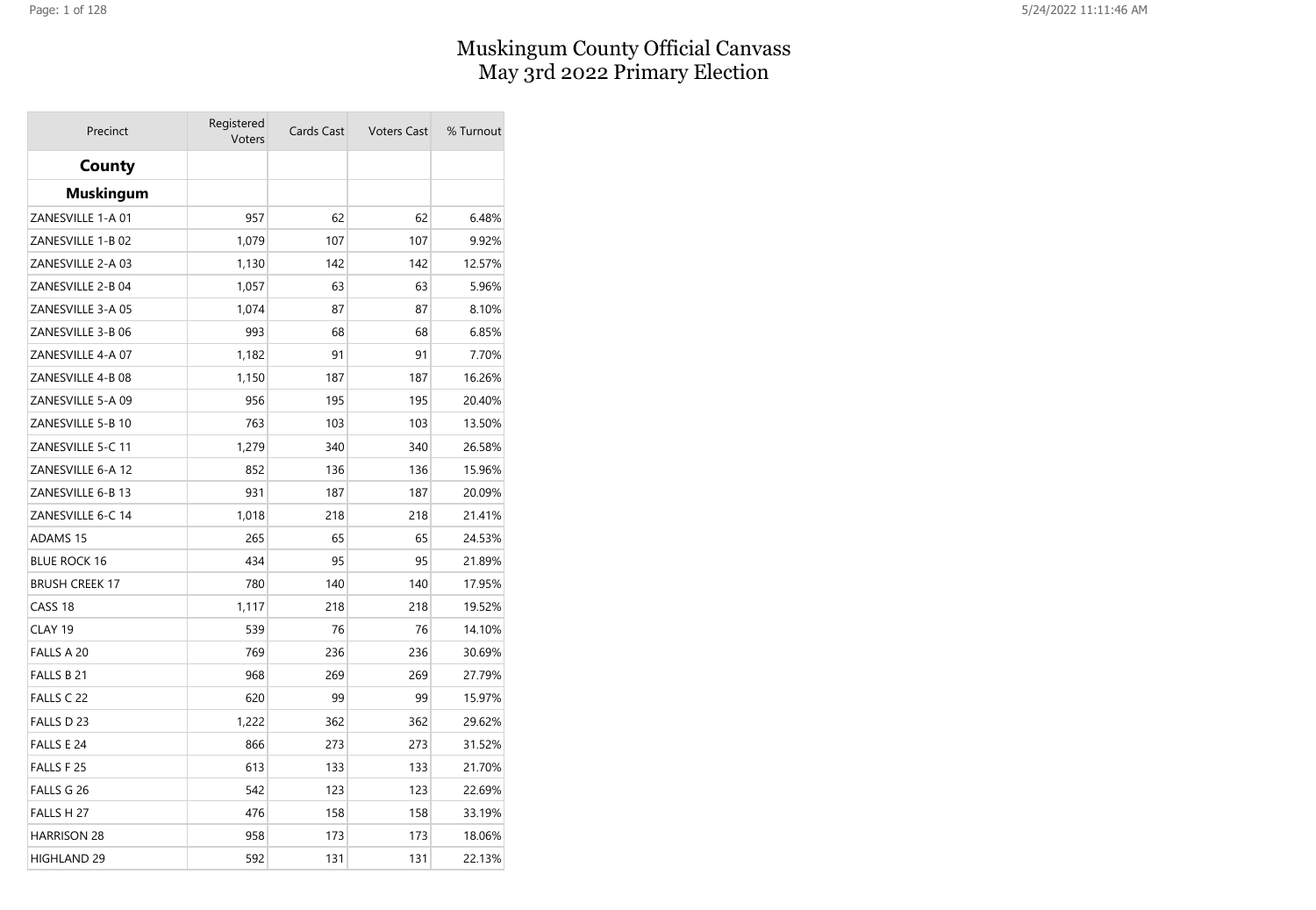| HOPEWELL A 30          | 641   | 129 | 129 | 20.12% |
|------------------------|-------|-----|-----|--------|
| HOPEWELL B 31          | 714   | 149 | 149 | 20.87% |
| HOPEWELL C 32          | 748   | 195 | 195 | 26.07% |
| FRAZEYSBURG 33         | 820   | 138 | 138 | 16.83% |
| JACKSON 34             | 766   | 222 | 222 | 28.98% |
| DRESDEN NORTH 35       | 601   | 142 | 142 | 23.63% |
| DRESDEN SOUTH 36       | 548   | 129 | 129 | 23.54% |
| LICKING A 37           | 791   | 225 | 225 | 28.45% |
| LICKING B 38           | 870   | 220 | 220 | 25.29% |
| <b>MADISON 39</b>      | 284   | 57  | 57  | 20.07% |
| MEIGS 40               | 131   | 36  | 36  | 27.48% |
| MONROE 41              | 273   | 56  | 56  | 20.51% |
| MUSKINGUM A 42         | 1,129 | 259 | 259 | 22.94% |
| <b>MUSKINGUM B 43</b>  | 1,217 | 273 | 273 | 22.43% |
| MUSKINGUM C 44         | 1,069 | 280 | 280 | 26.19% |
| <b>FULTONHAM 45</b>    | 599   | 71  | 71  | 11.85% |
| IRONSPOT 46            | 324   | 60  | 60  | 18.52% |
| MOXAHALA 47            | 823   | 110 | 110 | 13.37% |
| ROLLING PLAINS 48      | 813   | 149 | 149 | 18.33% |
| WHITE COTTAGE 49       | 782   | 163 | 163 | 20.84% |
| PERRY NORTH 50         | 697   | 169 | 169 | 24.25% |
| PERRY SOUTH 51         | 1,189 | 267 | 267 | 22.46% |
| RICH HILL 52           | 335   | 112 | 112 | 33.43% |
| SALEM 53               | 616   | 141 | 141 | 22.89% |
| SALT CREEK 54          | 768   | 159 | 159 | 20.70% |
| SOUTH ZANESVILLE 55    | 1,100 | 199 | 199 | 18.09% |
| SPRINGFIELD A 56       | 760   | 126 | 126 | 16.58% |
| SPRINGFIELD B 57       | 1,134 | 192 | 192 | 16.93% |
| SPRINGFIELD C 58       | 494   | 80  | 80  | 16.19% |
| NEW CONCORD 59         | 1,006 | 230 | 230 | 22.86% |
| NORWICH 60             | 775   | 234 | 234 | 30.19% |
| UNION 61               | 481   | 114 | 114 | 23.70% |
| WASHINGTON A 62        | 880   | 165 | 165 | 18.75% |
| <b>WASHINGTON B 63</b> | 751   | 155 | 155 | 20.64% |
| WASHINGTON C 64        | 948   | 180 | 180 | 18.99% |
| WAYNE A 65             | 622   | 91  | 91  | 14.63% |
| WAYNE B 66             | 933   | 207 | 207 | 22.19% |